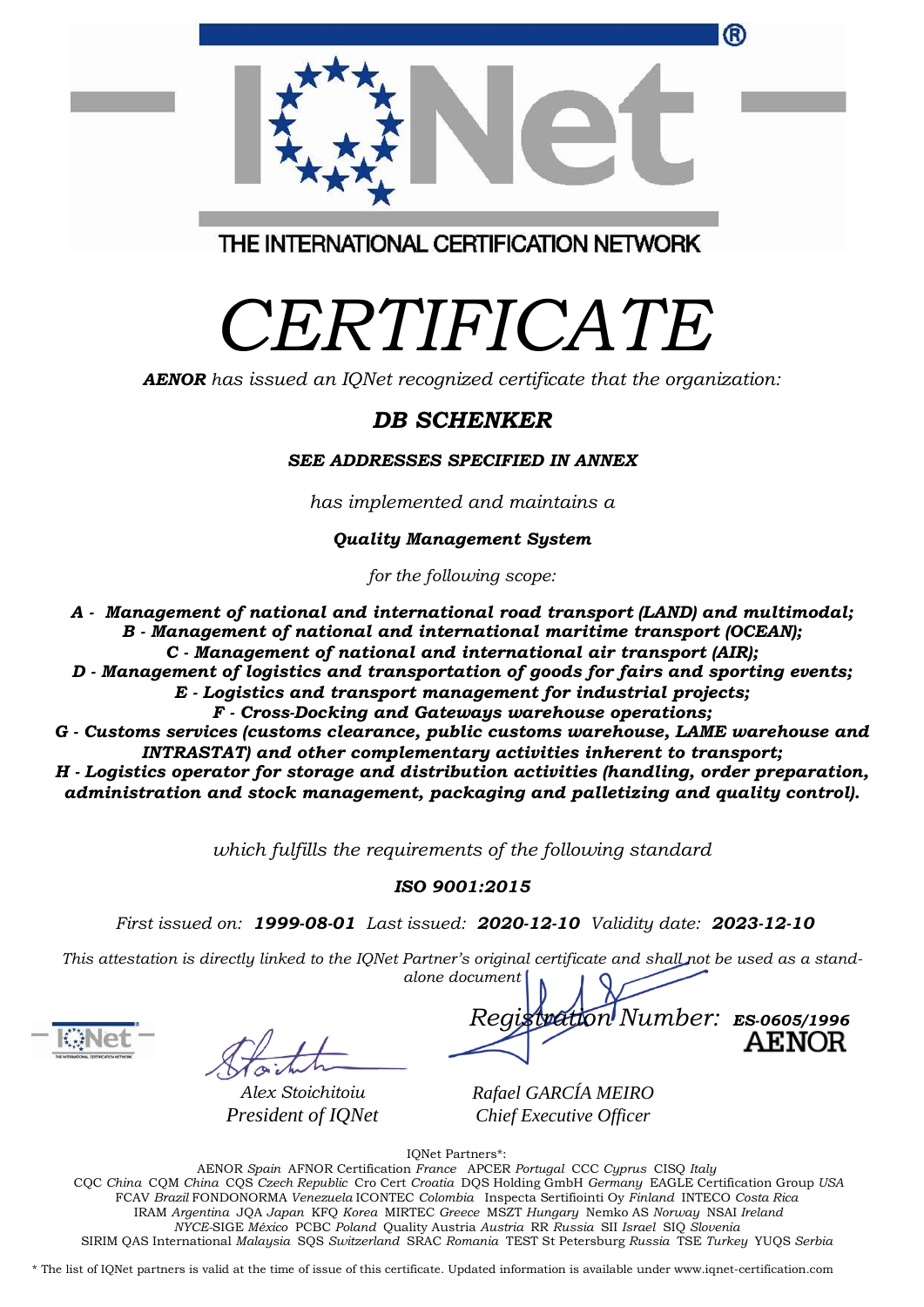| THE INTERNATIONAL CERTIFICATION NETWORK<br>Annex to IQNet Certificate Number ES-0605/1996                                                                                                                                                                                                                                                                                                                                                                                                              | ®                                                                                                           |
|--------------------------------------------------------------------------------------------------------------------------------------------------------------------------------------------------------------------------------------------------------------------------------------------------------------------------------------------------------------------------------------------------------------------------------------------------------------------------------------------------------|-------------------------------------------------------------------------------------------------------------|
| <b>DB SCHENKER</b>                                                                                                                                                                                                                                                                                                                                                                                                                                                                                     |                                                                                                             |
| <b>SCHENKER LOGISTICS, S.A.U.</b><br>(A,B,C,D,F,G) CL 4, nº 57-61 SECTOR C, - CL. C, nº 2, SECTOR B - P.I. ZONA (A,C,F,G) CL NEPTUNO, 5.<br>FRANCA.<br>08040 - BARCELONA                                                                                                                                                                                                                                                                                                                               | 03007 - ALICANTE                                                                                            |
| (A,B,C,F) CENTRO DE CARGA AÉREA<br>PARC, 3.2.1C/ H-2<br>46940 - MANISES<br>(VALENCIA)                                                                                                                                                                                                                                                                                                                                                                                                                  | (A,F,G) PI Z.A.I.S.A. III - ANTXOTXIPI KALEA.<br>20305 - IRÚN<br>(GIPUZKOA)                                 |
| (A,F) PI JUNDIZ CL MENDIGULARRA, 2.<br><b>01015 - VITORIA</b><br>(ARABA/ALAVA)                                                                                                                                                                                                                                                                                                                                                                                                                         | (A,F) APARCABISA, 3 - BIKAKOBO.<br>48510 - V. DE TRAPAGA<br>(BIZKAIA)                                       |
| (D,G) (RECINTO FERIAL IFEMA) AVENIDA PANTEON S/N PABELLON DE<br><b>SERVICIOS NAVE 2.</b><br>28042 - MADRID                                                                                                                                                                                                                                                                                                                                                                                             | (B,C,E,G) CL SANTIAGO DE COMPOSTELA, 12 DPT K- EDIFICIO<br><b>MIRIBILLA.</b><br>48003 - BILBAO<br>(BIZKAIA) |
| (B) PL MAYOR, ESC. COMERCIAL 5, ENTLO A.<br>03600 - ELDA<br>(ALICANTE)                                                                                                                                                                                                                                                                                                                                                                                                                                 | (G,H) CL CAL TRUCO, 50-60.<br>08820 - EL PRAT DE LLOBREGAT<br>(BARCELONA)                                   |
| (G,H) PI LA GARENA CL GALILEO GALILEI, 29.<br>28806 - ALCALÁ DE HENARES<br>(MADRID)                                                                                                                                                                                                                                                                                                                                                                                                                    | (A,B,C,D,E,F,G) PI EL CAÑAVERAL, CL CERCEDA, 9.<br>28052 - VICALVARO<br>(MADRID)                            |
| (A,F) C/ F. MINGUEZ SERRANO, 40 - DERECHA.<br>15189 - CULLEREDO<br>(A CORUÑA)                                                                                                                                                                                                                                                                                                                                                                                                                          | (A,F) C/ 1 PQUE. TECNOLÓGICO Y LOGÍTISTICO DE VIGO, PAR<br>3, NAVE 3.1.<br>36315 - VIGO<br>(PONTEVEDRA)     |
| (A,F) CIM LLEIDA, VIAL D, PARCELA 6.1.<br>25190 - LLEIDA                                                                                                                                                                                                                                                                                                                                                                                                                                               | (A) CL FERIAL, 125-C.<br>39719 - OREJO<br>(SANTANDER)                                                       |
| First issued on: 1999-08-01 Last issued: 2020-12-10 Validity date: 2023-12-10                                                                                                                                                                                                                                                                                                                                                                                                                          |                                                                                                             |
| This annex is only valid in connection with the above mentioned certificate.                                                                                                                                                                                                                                                                                                                                                                                                                           |                                                                                                             |
|                                                                                                                                                                                                                                                                                                                                                                                                                                                                                                        |                                                                                                             |
|                                                                                                                                                                                                                                                                                                                                                                                                                                                                                                        | <b>AENOR</b>                                                                                                |
| Alex Stoichitoiu                                                                                                                                                                                                                                                                                                                                                                                                                                                                                       | Rafael GARCÍA MEIRO                                                                                         |
| President of IQNet<br>IQNet Partners*:<br>AENOR Spain AFNOR Certification France APCER Portugal CCC Cyprus CISQ Italy CQC China CQM China CQS Czech Republic<br>Cro Cert Croatia DQS Holding GmbH Germany FCAV Brazil FONDONORMA Venezuela ICONTEC Colombia Inspecta Sertifiointi<br>Oy Finland INTECO Costa Rica IRAM Argentina JQA Japan KFQ Korea MIRTEC Greece MSZT Hungary Nemko AS Norway<br>NSAI Ireland NYCE-SIGE México PCBC Poland Quality Austria Austria RR Russia SII Israel SIQ Slovenia | Chief Executive Officer                                                                                     |

SIRIM QAS International *Malaysia* SQS *Switzerland* SRAC *Romania* TEST St Petersburg *Russia* TSE *Turkey* YUQS *Serbia* IQNet is represented in the USA by: AFNOR Certification, CISQ, DQS Holding GmbH and NSAI Inc.

\* The list of IQNet partners is valid at the time of issue of this certificate. Updated information is available under www.iqnet-certification.com